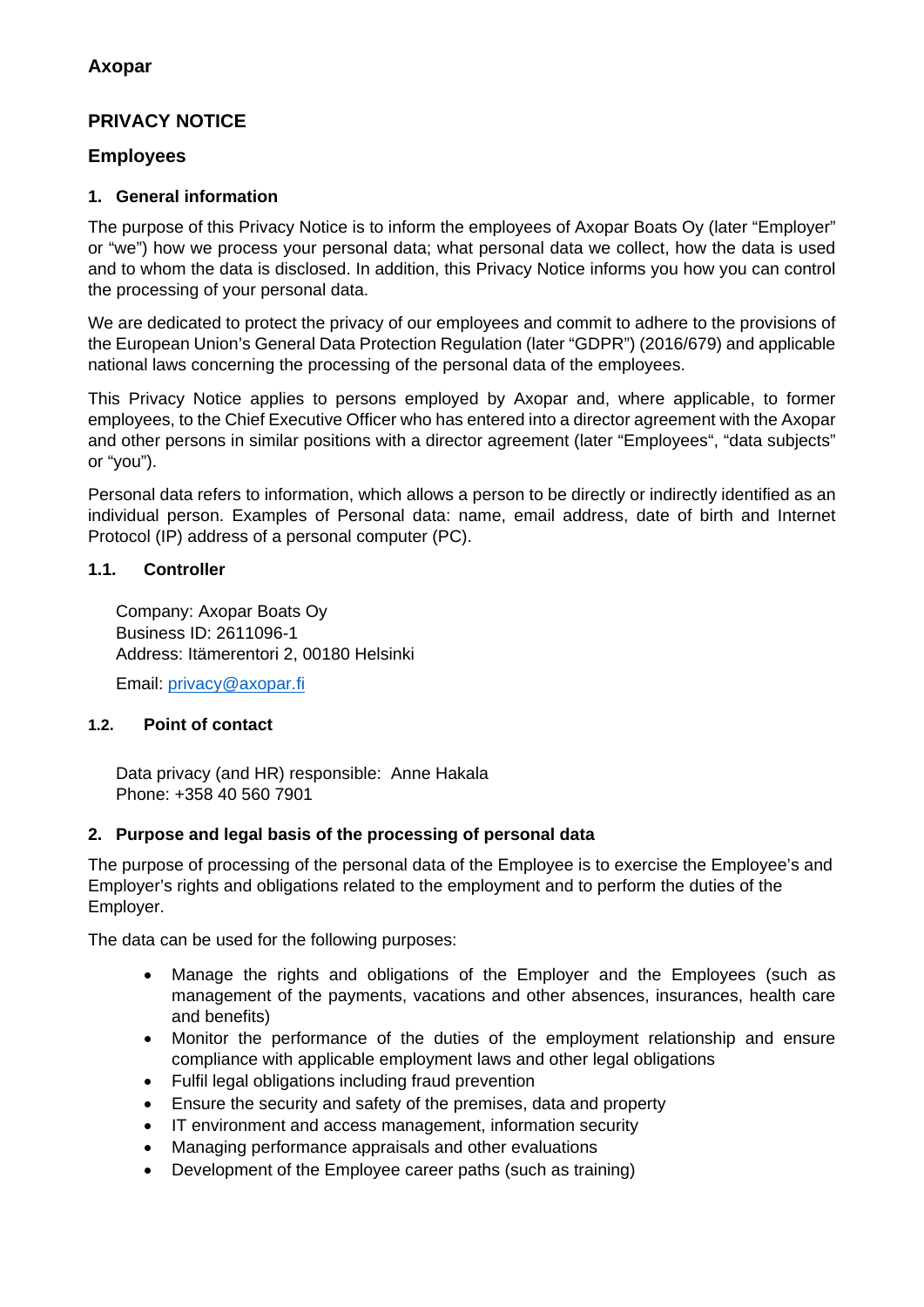- Benefit and event management
- Internal planning and development

The legal bases of the processing of the Employee's personal data are the contract of employment between the Employee and the Employer and managing the legal obligations related to the rights and obligations of the parties, as well as ensuring the security and safety.

The Employer also processes personal data for exercising the legitimate interests of the Employee and the Employer to support the Employees career development, manage benefits and events, plan and develop the work and work environments, and to protect data and property.

When the Employee submits personal data that is not mandatory but voluntary information, the legal basis is consent. The Employee can withdraw his/her consent at any time (see later, Rights of the data subjects (Employees)).

### **3. Processing of personal data and legal basis**

The Employer collects and processes only personal data which is necessary for the performance of the employment and to manage related rights and obligations of both parties, as well as the benefits offered to the Employees. This concerns the information the Employees give to the Employer as well as information gathered from other possible sources.

The Personal Data we collect/receive are retained for the period necessary to fulfil the purposes outlined in this Privacy Notice unless a longer retention period is required by law (e.g. specific legislation, accounting or reporting requirements or obligations). We may retain the data longer if necessary to resolve possible disputes. The retention periods depend on the purpose of the processing and type of the information.

When the personal data is no longer needed for the purposes described in this Privacy Notice the data will be deleted within a reasonable timeframe.

| <b>Categories</b><br>of<br>personal<br>data                 | <b>Example of data</b>                                                                                                                                                            | Retention period or criteria<br>to determine<br>used<br>the<br>period |
|-------------------------------------------------------------|-----------------------------------------------------------------------------------------------------------------------------------------------------------------------------------|-----------------------------------------------------------------------|
| Contact and identity<br>information                         | Name, date of birth and<br>contact details, personal<br>identification code or other<br>corresponding national id and<br>date of birth, employment<br>contract data               | 11 years after the termination<br>of the employment                   |
| Salary, benefits and<br>expenses related data               | Payment and documentation<br>related to the calculation of<br>salaries, deductions, benefits<br>and travel expenses,<br>tax card or similar document<br>based on national tax law | 11 years after the end of the<br>fiscal year                          |
| Vacation and absence data                                   | Information of vacations and<br>other possible absences                                                                                                                           | 7 years                                                               |
| Working hour data                                           | Information on working hours                                                                                                                                                      | 7 years                                                               |
| Performance appraisal and<br>performance evaluation<br>data | Information related to<br>performance appraisals, skills<br>surveys and courses                                                                                                   | 7 years                                                               |

### **Personal data processed and the retention periods:**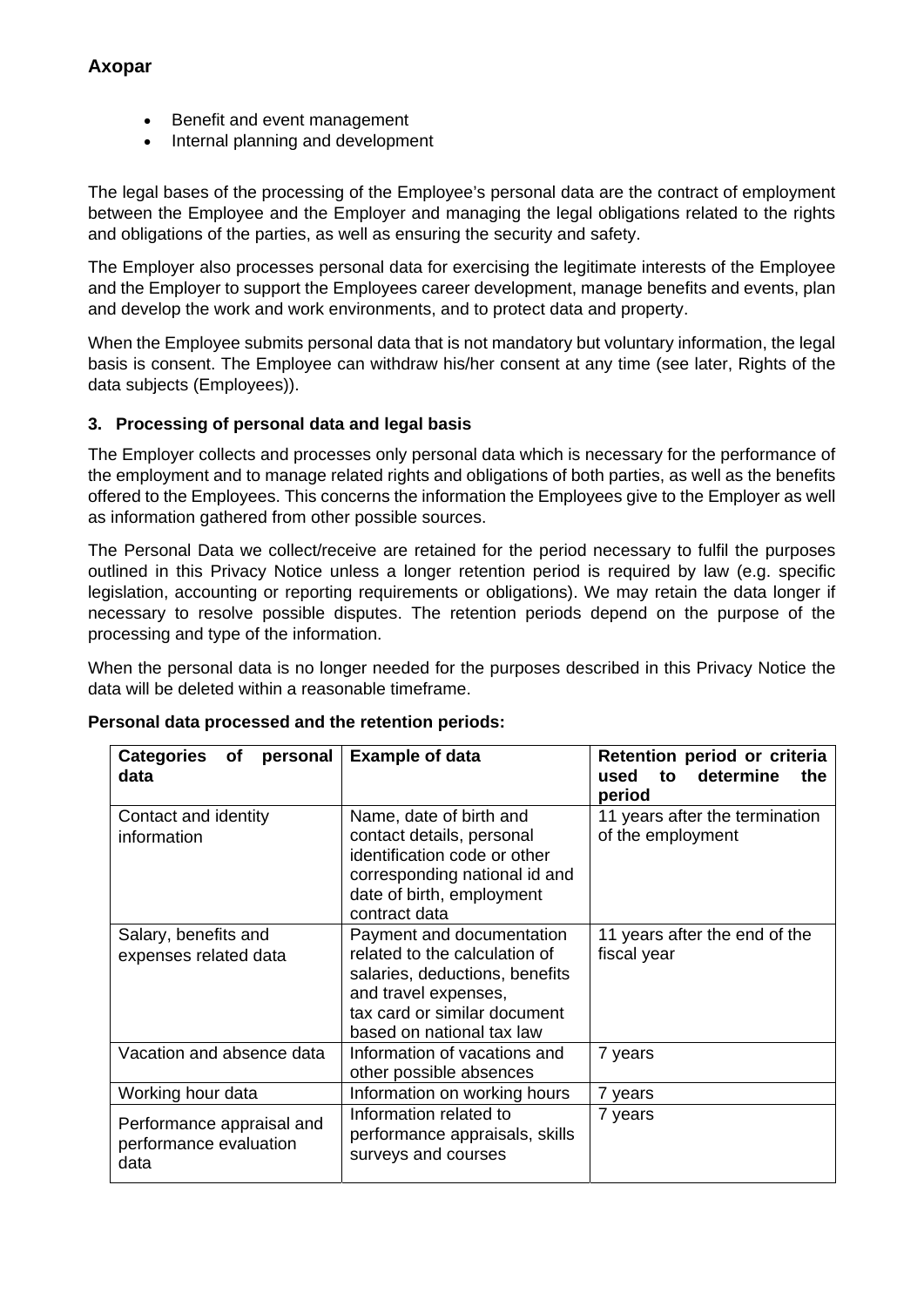| Sensitive personal data:<br>Sick leave data and<br>ability to work | medical certificates,<br>evaluation of the ability to<br>work                                                                                 | Sick leave data and ability to<br>work: 7 years as a maximum                                                                                                                    |
|--------------------------------------------------------------------|-----------------------------------------------------------------------------------------------------------------------------------------------|---------------------------------------------------------------------------------------------------------------------------------------------------------------------------------|
| Trade union data<br>$\bullet$<br>(voluntarily collected<br>data)   | trade union membership can<br>be submitted for direct<br>payments to the trade union<br>(applies only to the employees<br>working in Finland) | Trade union payments related<br>data: 11 years after the end of<br>the fiscal year<br>Trade union membership<br>data: removed upon<br>employee request                          |
| Travelling data                                                    | Work related travelling<br>information, bookings and<br>other arrangements, passport<br>number                                                | As long as the booking is<br>valid, the related payments<br>have been processed and the<br>expenses have been entered<br>to the accounting system                               |
| IT management and<br>security related data                         | IP address, access credentials<br>and logs                                                                                                    | Retention times are<br>determined in the relevant IT<br>management and security<br>policies/procedures/guidelines                                                               |
| Background screening data<br>(participation requires<br>consent)   | Security screening or credit<br>check results                                                                                                 | Security screening: 6 months<br>as a maximum<br>Credit check: 6 months as a<br>maximum                                                                                          |
| Education data (voluntary)                                         | Exams, diplomas, certificates,<br>previous work history, courses<br>and training, and information<br>on the CV and job application            | Until the termination of the<br>employment                                                                                                                                      |
| Additional voluntary data                                          | Wishes and preferences<br>related to work and company<br>benefits and events                                                                  | The Employer will remove the<br>data when the employment is<br>terminated, upon employee<br>request, or if the data is no<br>longer needed for the<br>purposes it was collected |

The personal collected are mainly mandatory due to the legal obligations of the Employer and obligations related to the employment. Failure to give requested mandatory personal data may restrict the performance of the employment contract such as the processing of the salaries and benefits, and granting promotions.

Requests for security screening and credit check are based on the employee consent. However, if the employee refuses to participate in those background checks, this may affect the employees contract of employment.

### **Sources of personal data:**

The primary source of personal data is the relevant Employee. The Employer does not collect any personal data from third parties without a consent of the Employee or without a legal basis.

### **4. Recipients of personal data**

The Employer transfers personal data to payroll and related services and for fulfilling the legal obligations of the Employer such as insurance and company health care.

Personal data is disclosed to the following recipients:

• Statutory recipients such as tax authorities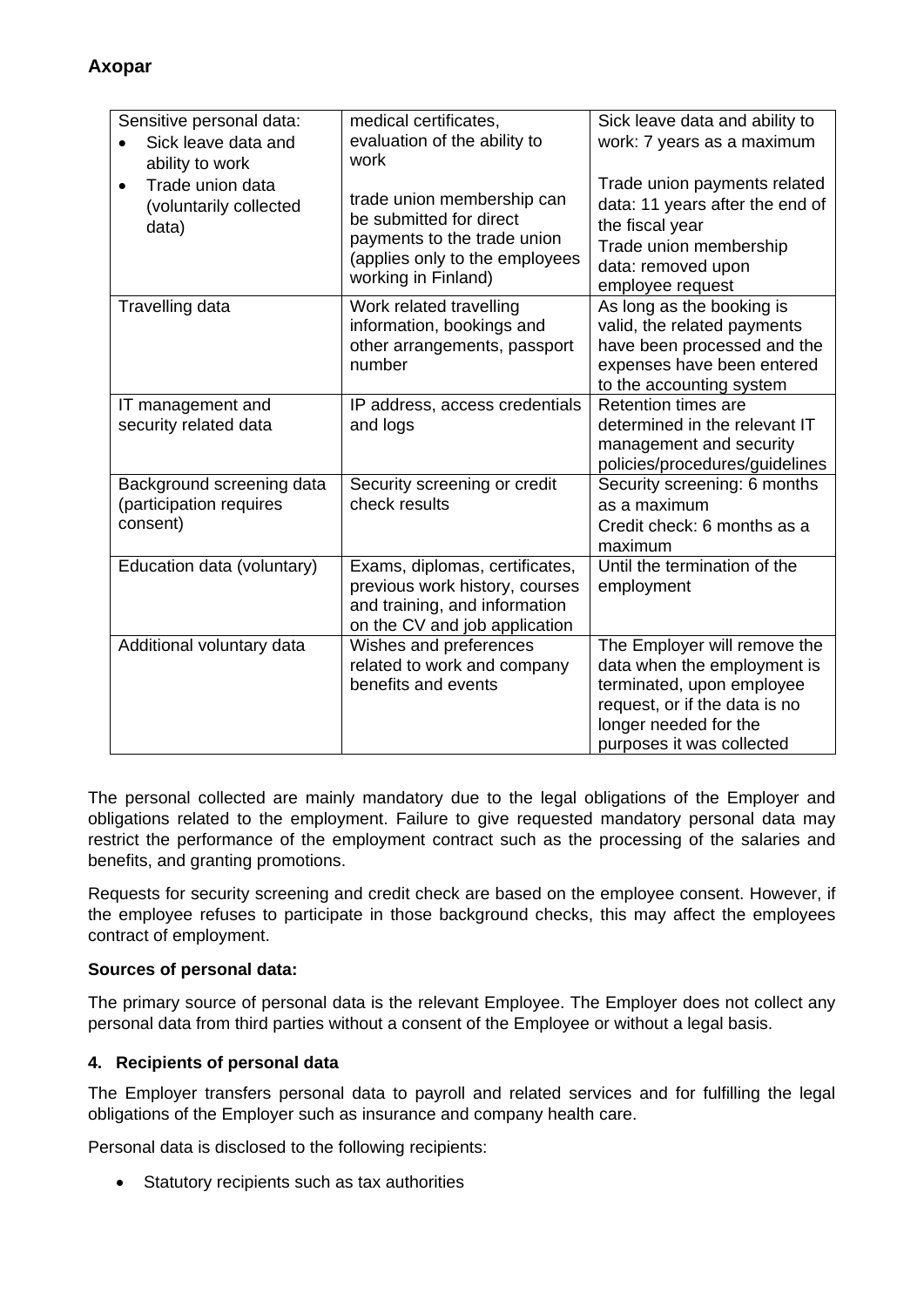## **Axopar**

- Insurance companies: LähiTapiola Keskinäinen Vakuutusyhtiö
- Pension insurance: Keskinäinen Työeläkevakuutusyhtiö Elo
- Insurance broker: Oy Risk Consult AB
- Health care: Terveystalo Oy
- Mobile phones and internet: Telia Finland Oyj
- Company credit cards: Nordea Business MasterCard
- Travel agency: Dream time holidays Oy
- CFO services: Greenstep Oy
- Company benefits partners: Secto Automotive Oy (car leasing), Edenred Finland Oy (lunch vouchers)
- IT systems/service providers: Visma Solution Oy (Netvisor), Dropbox International Unlimite (Dropbox), Office IT services including equipment (R.O Data Service), Microsoft (Microsoft 365, email and other office services)
- Other services: Kiinteistö Oy Itämerentori (physical access management service provider for the premises)

### **Other transfers**

In a case of emergency or other surprising occasions, the Employer may need to disclose the personal data to protect lives and health, and rights and property. The Employer may also disclose the personal data to exercise legal claims.

The Employer can be obliged to transfer personal data to the third parties involved in any merger, sale of our assets, or other similar arrangements. The Employer will continue to ensure the confidentiality of the personal data of the Employees and give appropriate notice to the Employees.

The Employer does not disclose the personal data of the Employees to third parties for direct marketing, market research or polls without a consent of the Employee.

### **Transfer outside EU/EEA**

The Employer does not transfer personal data of the Employees to countries outside the European Union (EU) or the European Economic Area (EEA). However, the recipients may have operations outside EU/EEA. If personal data are transferred outside EU/EEA, the transfer is secured by legal measures, appropriate safeguards.

### **5. Protection of Personal Data**

We commit to follow to the security provisions of applicable data protection regulations, as well as to process Personal data in compliance with good processing practices.

Personal data are protected with appropriate technical and organizational measures. We store the information in secured IT-environments that are protected with adequate security technics. Our personnel and processors that process personal data are obliged to keep the personal data strictly confidential. Access to personal data is only granted to those employees that need the information to perform their work tasks. Employees and processors have personal IDs and passwords.

We inform the authorities and users of data breaches according to applicable information security and data protection regulation(s).

### **6. Rights of the data subjects (Employees)**

You have the rights set out in the applicable data protection legislation.

You have the right to have confirmed if we process your personal data.